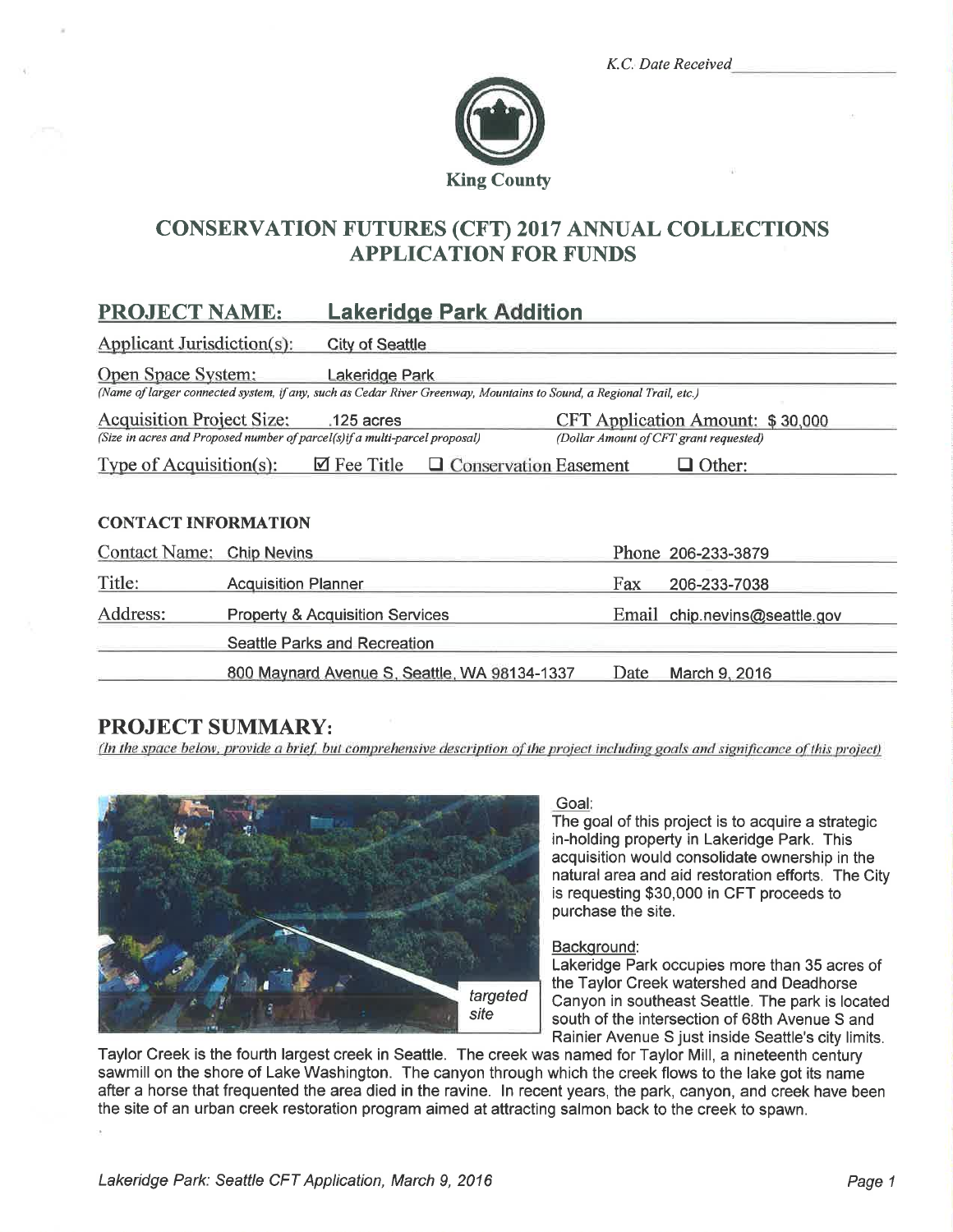### 1. OPEN SPACE RESOURCES

Please review the attached evaluation criteria. For the **proposed acquisition parcel(s)**, please (1) mark only those criteria that apply, and (2) thoroughly, yet succinctly describe in the space below how the proposed acquisition satisfies each marked criteria.

- $\boxtimes$  A. Wildlife habitat or rare plant reserve
- $\boxtimes$  B. Salmon habitat and aquatic resources
- EI C. Scenic resources
- Ø D. Community separator
- $\Box$  E. Historic/cultural resources
- $\boxtimes$  F. Urban passive-use natural area/greenbelt
- Ø G. Park/open space or natural corridor add.
- $\Box$  H. Passive recreation opportunity/unmet needs
- A. The purchase of the target property will consolidate Parks ownership, expand a wildlife corridor in



and enhance restoration opportunities. The forested canyon is home to a variety of wildlife including bald eagles, red tailed hawks cooper's hawks and small mammals.

B. The purchase of this property will continue the City's effort at protecting Taylor Creek, one of the 5 major urban creeks in Seattle The stream has seen increasing returns of Sockeye and Coho Salmon as well as resident Cutthroat Trout. Juvenile Chinook salmon utilize the mouth of the stream after they come out of the Cedar River. The main challenge to the Taylor creek system is sediment transport due to upstream erosion and increased water velocity. Keeping the hillsides in their natural condition will prevent further run-off and erosion from degrading the stream system.

C. The target property is part of the scenic forested Lakeridge Park (aka Deadhorse Canyon) in SE Seattle. Taylor creek runs through the greenspace on its way to Lake Washington. The park is a quiet forested refuge seemingly miles away from the bustling Gity.

D. The property is a part of a wooded ravine at the southern end of the City and separates the residential neighborhoods in that area.

F. Lakeridge Park occupies more than 35 acres of the Taylor Creek watershed and Deadhorse Canyon in southeast Seattle. The target

property adds to public ownership and will help preserve an important urban wildlife corridor

G. See F. above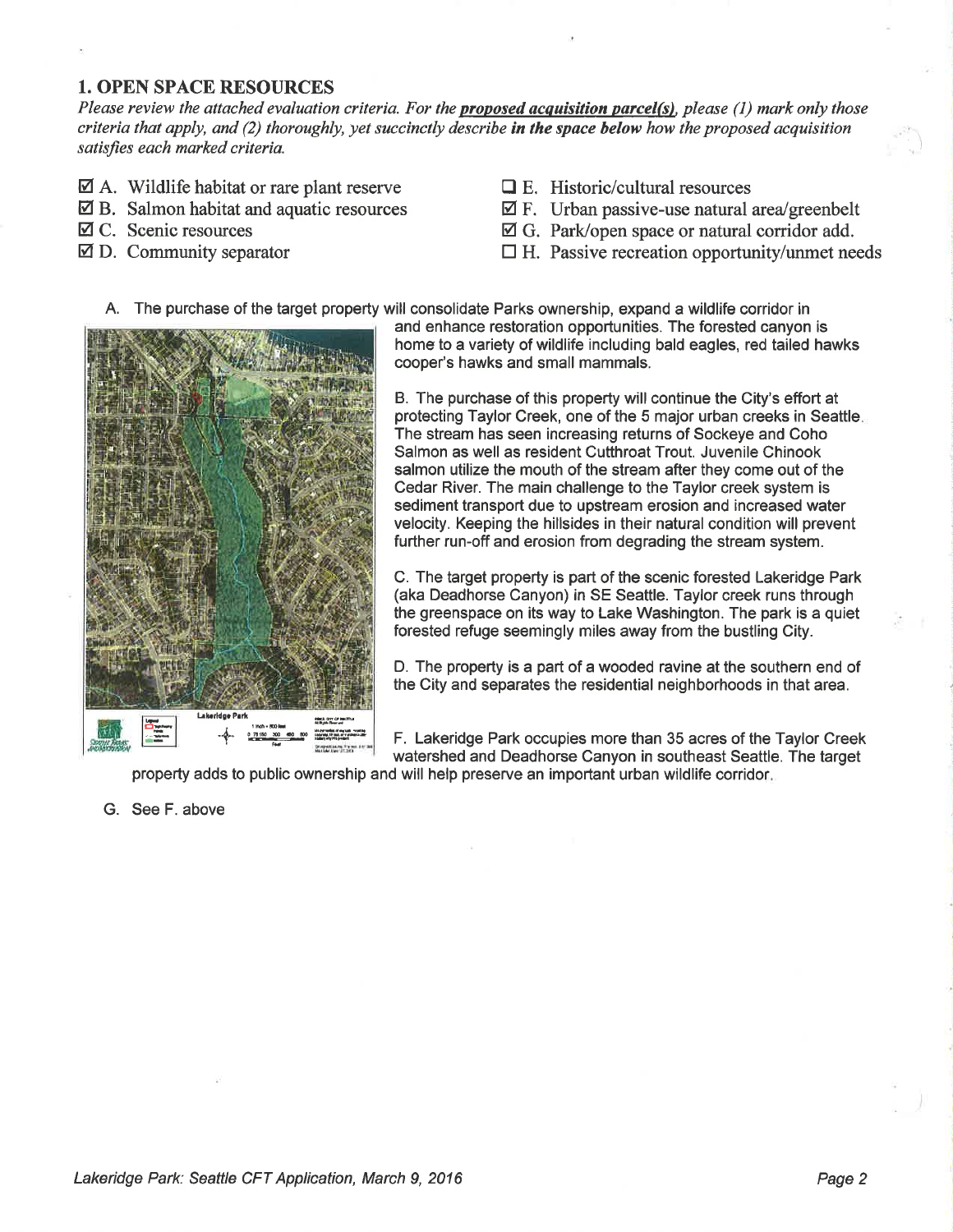# 2. ADDITIONAL FACTORS

For the **proposed acquisition parcel(s)**, please (1) mark all criteria that apply, and (2) thoroughly, yet succinctly describe in the space below how the proposed acquisition satisfies each marked criteria.

- $\Box$  A. Educational/interpretive opportunity
- $\overline{2}$  B. Threat of loss of open space resources
- ⊠ C. Ownership complexity/willing seller(s)/ownership interest proposed
- $\boxtimes$  D. Partnerships Describe any public or private partnerships that will enhance this project:
- $\boxtimes$  E. Is the property identified in an adopted park, open space, comprehensive, or community plan?
- □ F. Transferable Development Credits (TDC) participation
- B. The property increases the connectivity of this greenspace. The property is steeply sloped and would be challenge to develop, however, the owner, an architect, had plans to develop a single-family house on the property and received preliminary approval from DPD at the time, before the recession. Although the current owner has decided not to build on the property, if the property was developed it would impact the integrity of the greenbelt. The City tried to acquire this property in the early 1990's and the owner was not interested at the time.
- C. Seattle Parks has a signed agreement with the current owner and is scheduled to close in May, 2015.
- D. Friends of Deadhorse Canyon (FODC) has done environmental restoration work in the Park since 1997. They work in partnership with the City's Green Seattle partnership program and have monthly work parties which are well-attended by community members. Over this time period, FODC has cleared over 10 acres of invasive plants, and has planted over 3,000 native trees and shrubs. This property was identified for acquisition because of restoration activities on the adjacent property.
- E. As part of the Lakeridge Greenspace, the property is included in Seattle's Parks and Recreation <sup>2011</sup> Development Plan.

**I**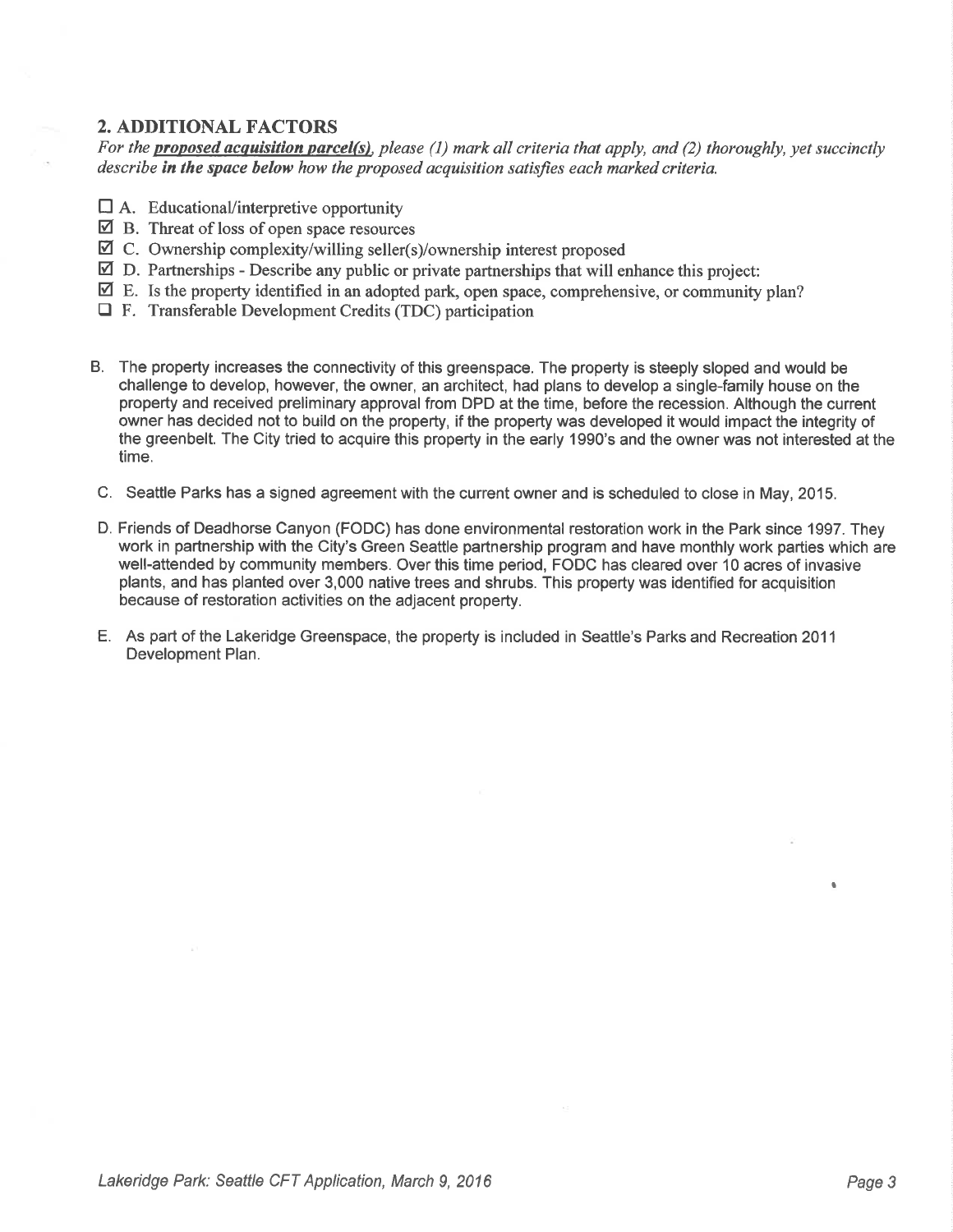## 3. STEWARDSHIP AND MAINTENANCE

How will the property be stewarded and maintained? Does the property lend itself to volunteer stewardship opportunities? How will ongoing stewardship and maintenance efforts be funded?

Seattle Parks will maintain the park as part of Lakeridge Park. Friends of Deadhorse Canyon (FODC) has done environmental restoration work in the Park since 1997 and will likely help to steward the new property.

## 4. PROJECT BUDGET

| 1) TOTAL CFT APPLICATION AMOUNT <sup>a</sup> | CFT: \$30,000 |
|----------------------------------------------|---------------|
| 2) TOTAL PEL APPLICATION AMOUNT <sup>b</sup> | <b>PEL:</b>   |

\*Allowable acquisition costs (Ordinance 14714): The disbursement offunds shall be made onlyþr capital project expenditures that include costs of acquiring real property, including interests in real property, and the following costs: the cost of related relocation of eligible occupants, cost of appraisal, cost of appraisal review, costs of title insurance, closing costs, pro rata real estate taxes, recording fees, compensating tax, hazardous waste substances reports, directly related staff costs and related legal and administrative costs, but shall not include the cost of preparing applications for conservation futures funds.

#### Estimation of property value:

Briefly describe how land values have been estimated, i.e. appraisal, property tax assessment, asking price, letter of value or other means.

Estimation of property value: Appraisal by independent contract MAI appraiser

| (a range may be included) |
|---------------------------|
| \$55,000                  |
|                           |
| \$5,000                   |
|                           |
|                           |
|                           |
| \$60,000                  |
|                           |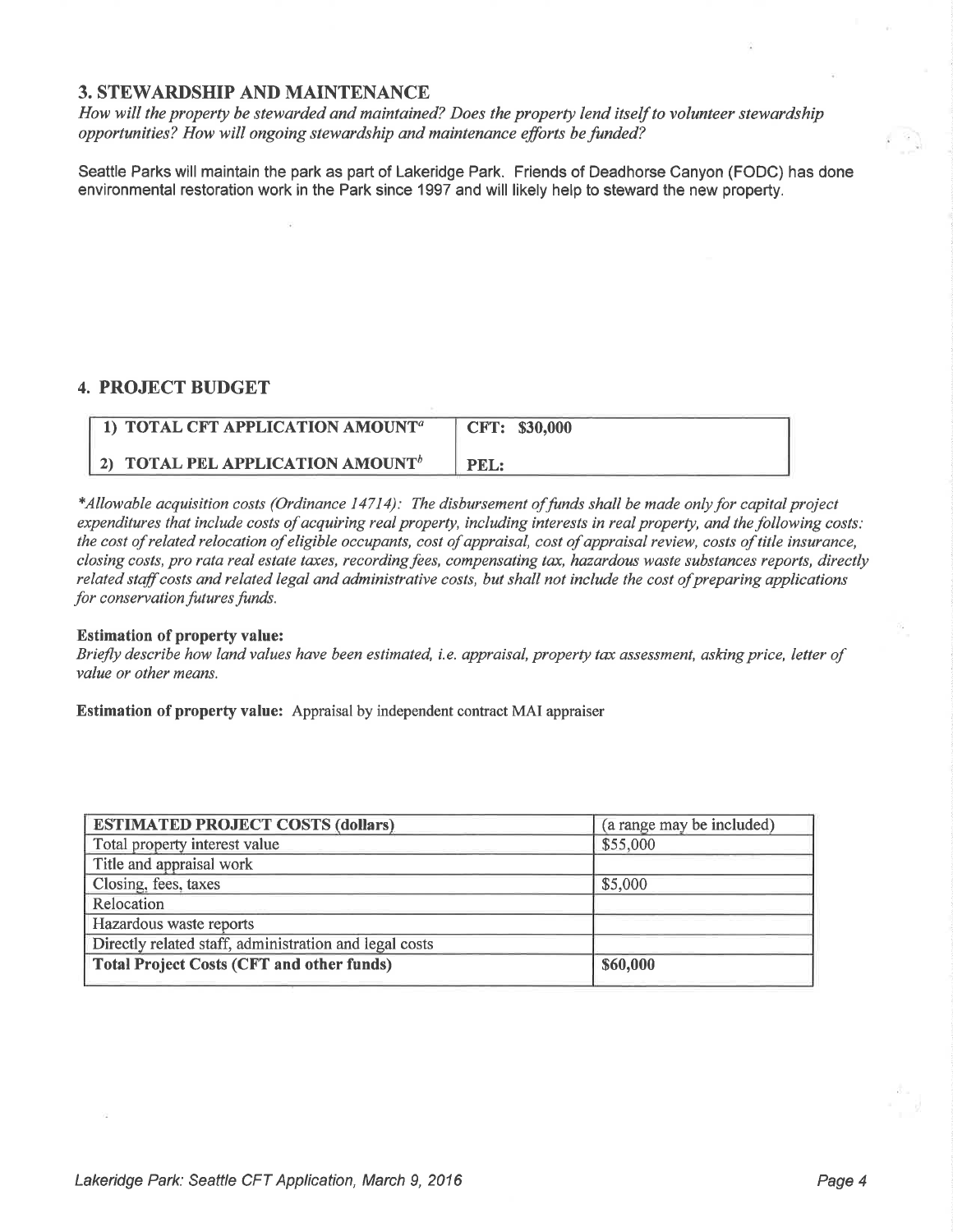| <b>MATCHING FUNDS SOURCES</b>                                                            | Date Expended or<br>Committed | Match Funds Expended or<br>Committed (Amount) |
|------------------------------------------------------------------------------------------|-------------------------------|-----------------------------------------------|
| 2008 Parks and Green Spaces Levy,<br><b>Neighborhood Park Acquisition</b><br>subcategory | November 2008                 | \$30,000                                      |
|                                                                                          |                               |                                               |
|                                                                                          |                               |                                               |
|                                                                                          |                               |                                               |
| <b>Total Matching Funds</b>                                                              |                               |                                               |
| <b>Currently Identified</b>                                                              |                               | \$30,000                                      |
| <b>Unidentified Remaining Match Need:</b>                                                |                               | none                                          |
|                                                                                          |                               |                                               |

#### Unidentified remaining match need

Please discuss briefly how the unidentified remaining match need above will be met.

Not applicable

## 5. IN\_KIND CONTRIBUTIONS FROM PARTNERSHIPS

| <b>Brief Activity Description</b> | <b>Dollar Value of</b><br>In-kind<br><b>Contribution</b> | <b>Status</b><br>(Completed, or<br>Proposed in future?) | <b>Activity Date Range</b><br>(When was activity completed?<br>or, date proposed in future) |
|-----------------------------------|----------------------------------------------------------|---------------------------------------------------------|---------------------------------------------------------------------------------------------|
|                                   |                                                          |                                                         |                                                                                             |
|                                   |                                                          |                                                         |                                                                                             |
|                                   |                                                          |                                                         |                                                                                             |
|                                   |                                                          |                                                         |                                                                                             |
| <b>TOTAL</b>                      |                                                          |                                                         |                                                                                             |

6. ATTACHED MAPS (Note:  $Two$  maps are now required; 1) site map and 2) general location  $8\frac{1}{2}$  x 11" maps are preferred, but 11x 17" is acceptable if folded and hole-punched for insertion into a three ring binder.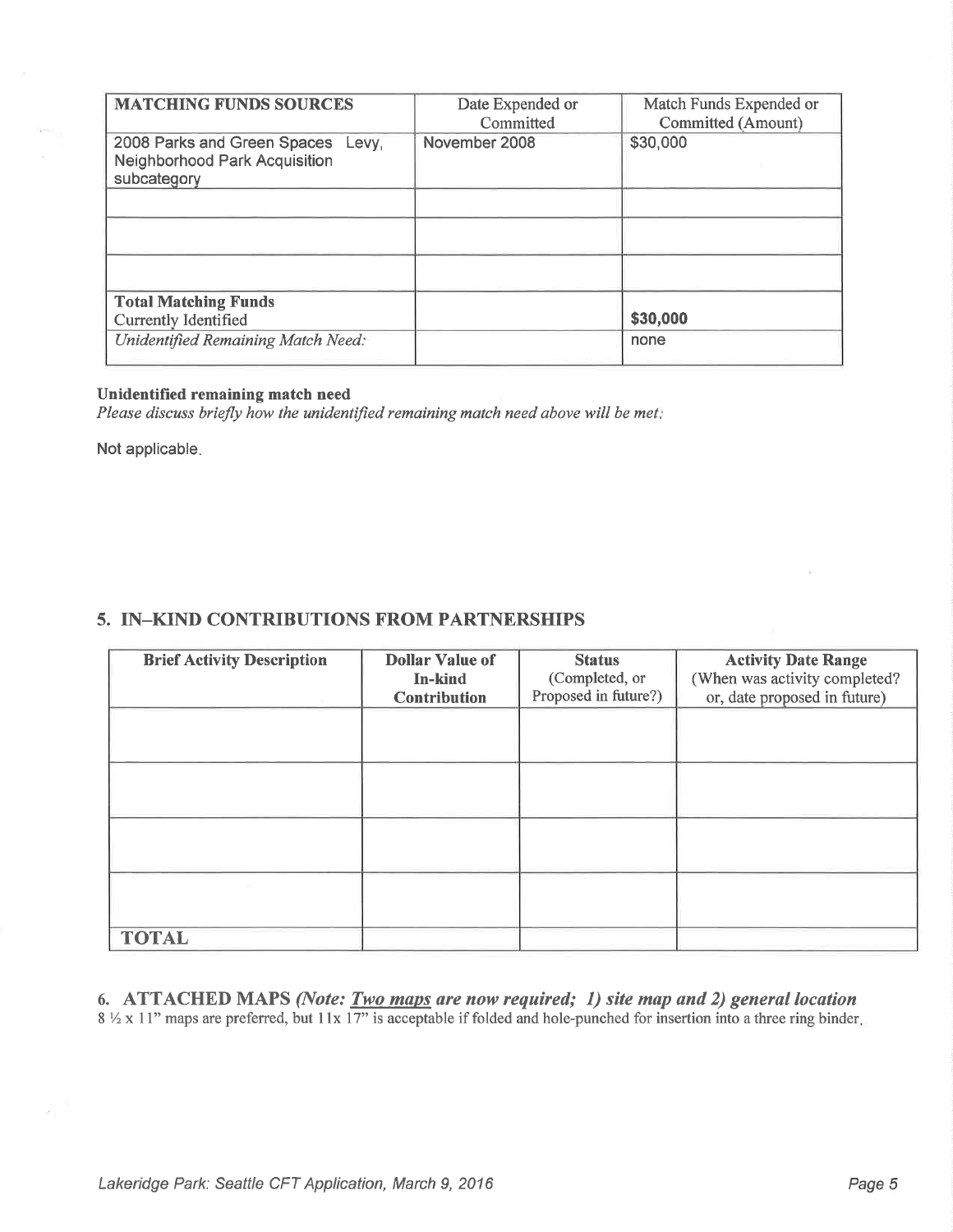